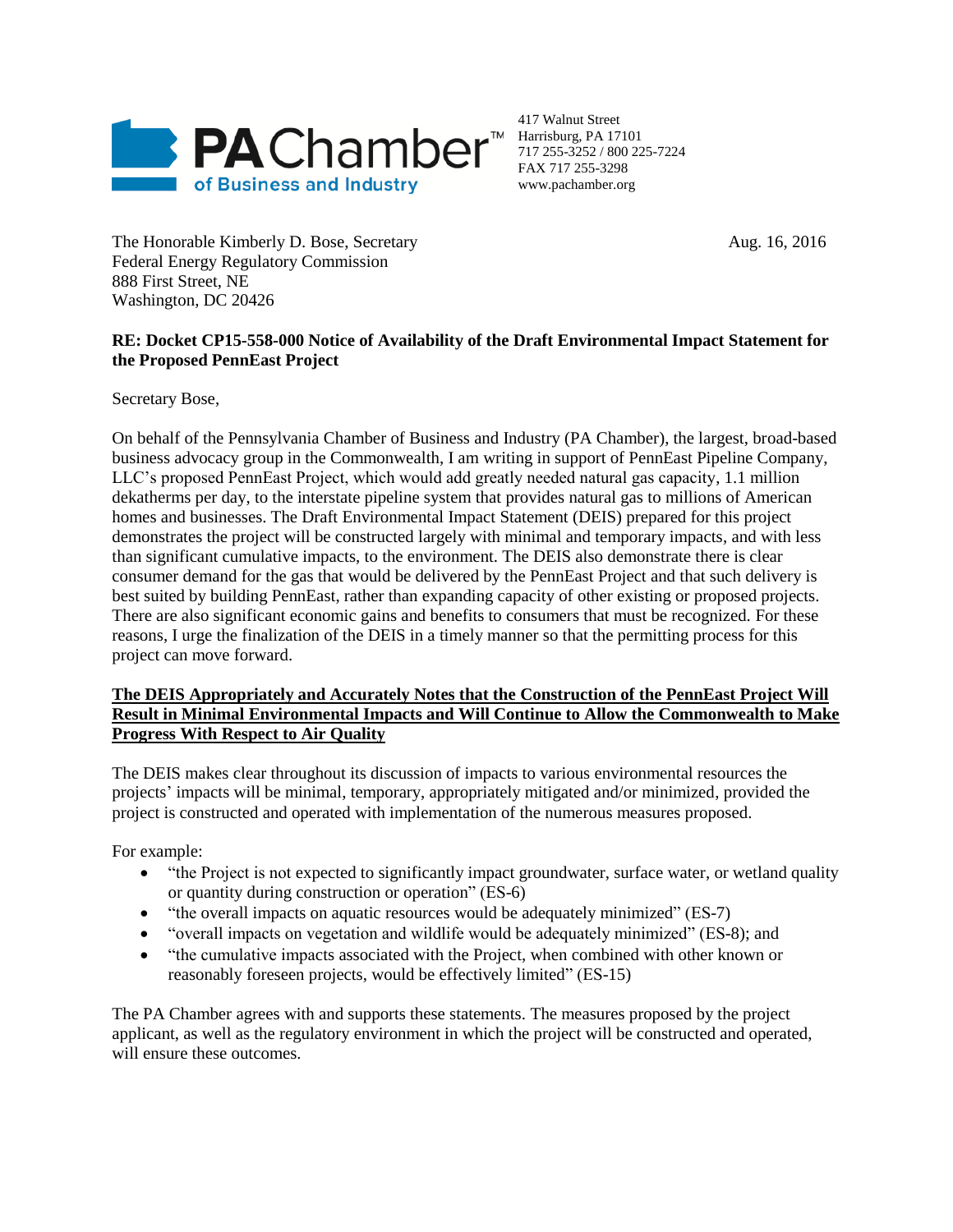In addition, the increased production, transmission and use of natural gas have allowed the power generation sector in Pennsylvania to reduce greenhouse gas emissions by 14% since 2005.<sup>1</sup> Industry in the Commonwealth has also, since 2008, taken considerable steps to help improve Pennsylvania's air quality by a significant measure in recent years, in part by increasing use of natural gas statewide. The Pennsylvania Department of Environmental Protection's (DEP) emissions inventory data since 2008 show a 68% reduction in SOx, a 42% reduction in PM10, a 28% reductions in NOx, a 21% reduction in carbon monoxide and a 20% reduction in volatile organic compounds. <sup>2</sup> These reductions are having a demonstrated impact on air quality, with DEP forecasting fewer and fewer severe air quality alerts each year<sup>3</sup> – a significant development considering DEP announced near the end of ozone forecasting season in 2012 it would begin adding forecasting for eight additional regions, for a total of 13 regions.

It is also expected that, should the EPA's Clean Power Plan survive its legal challenge, there will be a continuation of the on-going trend of retiring coal-fired power plants or of the re-purposing of those facilities to be fueled, in part or in whole, by natural gas. The combustion of natural gas results in lower carbon emissions compared to coal or oil, and the availability of the resource will be necessary to ensure both that the state meet its requirements of the Clean Power Plan and that there is a reliable fuel source for baseload generation.

With further respect to greenhouse gas emissions, the DEIS makes appropriate mention of the pollutant. The recently finalized guidance regarding greenhouse gas emissions from the White House Council on Environmental Quality<sup>4</sup> allows agencies discretion with respect to applying the guidance to projects under review under the National Environmental Policy Act, such as the PennEast Project, which is awaiting a final Environmental Impact Statement. Agencies are directed by CEQ to consider whether application of the guidance "would inform the differences between alternatives [… and whether] the additional time and resources needed would be proportionate to the value of the information included." The DEIS accurately recognizes that the air emissions from the proposed project and its compressor station will not have "significant air quality impacts," and that the project does not trigger PSD thresholds as a major source for criteria or GHG pollutants. GHG emissions due to leakage are expected to be a "small fraction," which is expected given the necessary environmental controls required by permitting and the inherent economic incentive for the operators to not lose the commodity during transmission. The DEIS also accurately and appropriately notes that use of natural gas will result in cumulative improvement in regional air quality (and, implicitly, the reduction of greenhouse gas emissions in the region). In the event that other commenters raise the CEQ guidance as a reason to delay finalization of the EIS or to require additional expenditure of resources by the project applicant, the existing characterization of the greenhouse gas emissions in the draft – and the discretion afforded by the  $CEO -$  is sufficient to deny such a request. Any additional quantification regarding greenhouse gas emissions or their impacts as a result of this project would not result in a different conclusion than the one already reached in the draft:

and Overview of the 2013 Emissions Inventory for the Natural Gas Industry at [http://files.dep.state.pa.us/Air/AirQuality/AQPortalFiles/Advisory%20Committees/Air%20Quality%20Technical%20Advisory%20Committee/20](http://files.dep.state.pa.us/Air/AirQuality/AQPortalFiles/Advisory%20Committees/Air%20Quality%20Technical%20Advisory%20Committee/2015/2-12-15/5-2013_EI_NG_AQTAC_2-12-2015_Final.pdf)

l <sup>1</sup> Electric Power Industry Emissions Back to 1990, Pennsylvania. U.S. Energy Information Administration, April 1, 2014. <http://www.eia.gov/electricity/state/pennsylvania/xls/sept07PA.xls>

<sup>2</sup> *See* Summary of the 2012 Natural Gas Emission Inventory at

[http://files.dep.state.pa.us/Air/AirQuality/AQPortalFiles/Advisory%20Committees/Air%20Quality%20Technical%20Advisory%20Committee/20](http://files.dep.state.pa.us/Air/AirQuality/AQPortalFiles/Advisory%20Committees/Air%20Quality%20Technical%20Advisory%20Committee/2014/4-3-14/Marcellus_AQTAC_Unconventional_Gas_03-13-2014.pdf) [14/4-3-14/Marcellus\\_AQTAC\\_Unconventional\\_Gas\\_03-13-2014.pdf](http://files.dep.state.pa.us/Air/AirQuality/AQPortalFiles/Advisory%20Committees/Air%20Quality%20Technical%20Advisory%20Committee/2014/4-3-14/Marcellus_AQTAC_Unconventional_Gas_03-13-2014.pdf)

<sup>15/2-12-15/5-2013</sup> EI NG AQTAC 2-12-2015 Final.pdf.<br><sup>3</sup> Action Days. Pennsylvania Department of Environmental Protection, Bureau of Air Quality. [http://www.ahs2.dep.state.pa.us/aq\\_apps/aqpartners/code\\_red.asp](http://www.ahs2.dep.state.pa.us/aq_apps/aqpartners/code_red.asp)

<sup>&</sup>lt;sup>4</sup> Final Guidance for Federal Department and Agencies on Consideration of Greenhouse Gas Emissions and the Effects of Climate Change in National Environmental Policy Act Reviews. Executive Office of the President Council on Environmental Quality, Aug. 1, 2016. [https://www.whitehouse.gov/sites/whitehouse.gov/files/documents/nepa\\_final\\_ghg\\_guidance.pdf](https://www.whitehouse.gov/sites/whitehouse.gov/files/documents/nepa_final_ghg_guidance.pdf)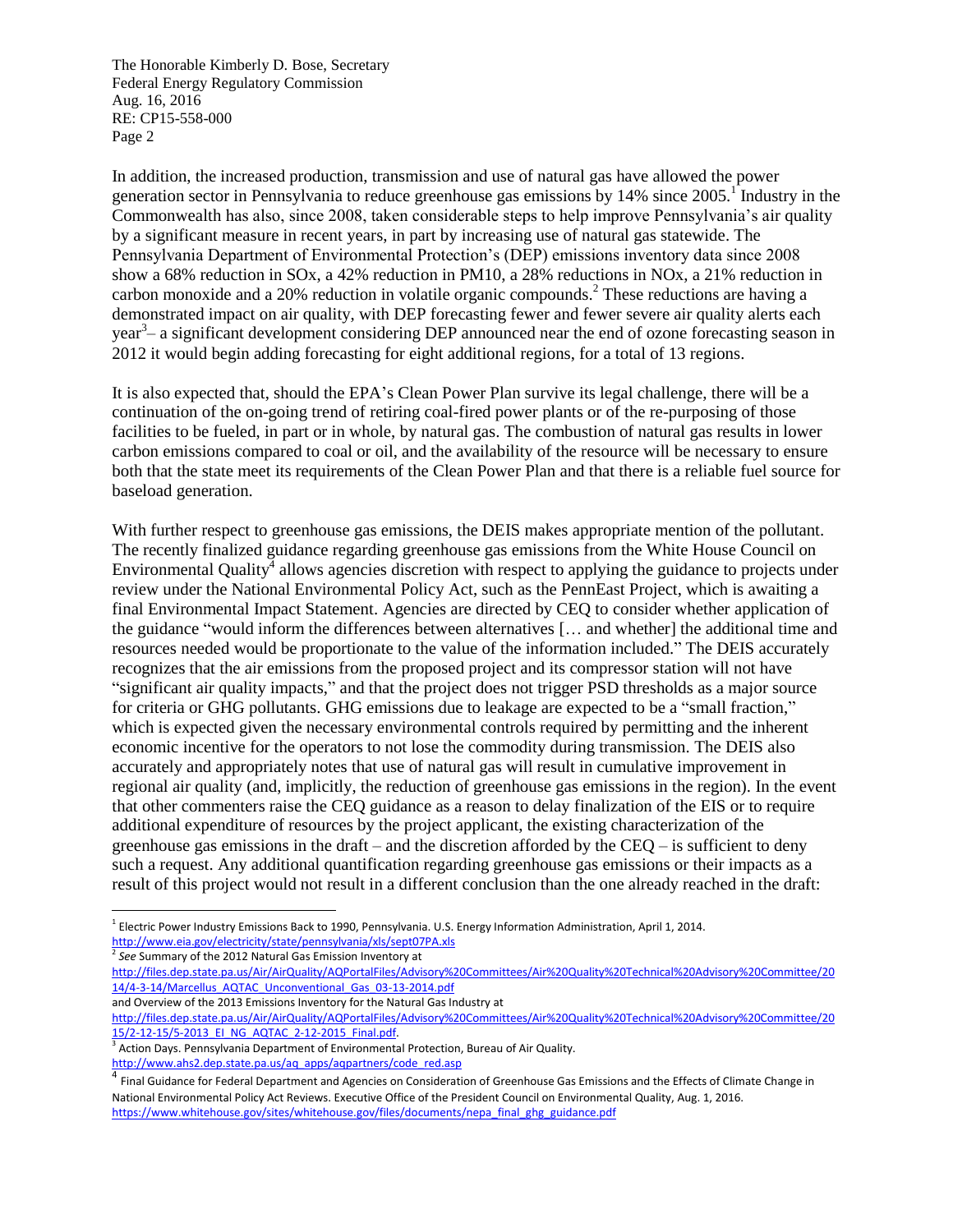the air quality impacts of this project are minimal, and any additional quantification of emissions or impacts would not overcome the real and significant need for this project, as discussed in the alternatives analysis.

## **The DEIS' Discussion of Alternatives Make Clear There is Significant Consumer Demand for the Gas This Project Would Deliver, and that No Viable Alternatives Exist to Meet that Demand**

The stated goal of the project is to "provide about 1.1 million dekatherms per day of year-round natural gas transportation service from northern Pennsylvania to markets in New Jersey, eastern and southeastern Pennsylvania, and surrounding states" (ES-2). FERC and other agency staff have appropriately considered whether other alternatives exist to provide such service, such as not constructing this project at all, deploying additional renewables or energy conservation measures, or enhancing capacity at existing or proposed projects. The DEIS accurately and appropriately notes that these alternatives are not feasible.

The PA Chamber agrees that renewable resources and energy conservation programs would fail to "satisfy the objectives of the Project, provide and equivalent supply of energy, or meet the demands of the Project shippers." Electric generation resources that function intermittently, such as wind and solar, are not a feasible alternative to the service that will be provided by PennEast. A stable supply of natural gas is needed for heating residential, commercial or industrial buildings or for power generation resources, such as electric generation units or combined heat and power technologies on site. Further, with respect to adding capacity to existing or proposed pipeline projects, the DEIS accurately notes that "there is no available capacity for existing pipeline systems to transport the required volumes of natural gas to the delivery points proposed by PennEast [. . . and] with the exception of the Transco Leidy Line, none of these existing pipeline systems are in close proximity to the production areas of northern Pennsylvania."

The DEIS also appropriately recognizes that expanding Transco Leidy is not a viable alternative to constructing PennEast, nor is expanding the proposed Atlantic Sunrise Project, which is already subscribed at 100 percent capacity and which will not deliver to the same points as PennEast. PennEast, being already nearly 100 percent subscribed, will deliver gas to delivery points that have significant consumer demand that are not currently being served by existing projects nor that will be served by proposed projects. Finally, the DEIS describes several route alternatives, none of which are preferable from an environmental impact perspective. In short, the PennEast Project is the best way to deliver this gas, as safely as possible and with the least impact.

## **The Economic Benefits of the PennEast Project to Consumers and the Economy are Significant and Should be Recognized**

The general and specific economic benefits as described in this section are relevant for the consideration of FERC staff to include in the final EIS under the discussion of Socioeconomic Impacts (ES-12, 4-151 to 4-175). The DEIS does accurately note the Project will have a minor to moderate positive impact on local tax collections, as well as jobs and income, but there are additional, positive economic impacts that will be realized with the construction and operation of this project.

In recent years, the expanded exploration and production of natural gas from the Marcellus shale in Pennsylvania has led to significant environmental and economic gains. There remains, however, a significant lack of pipeline infrastructure that threatens to limit the tremendous potential this resource represents for the state and nation's economy, environment and energy security. Additional pipeline investment, such as the PennEast line, will support valuable, high-paying jobs involved in gas production,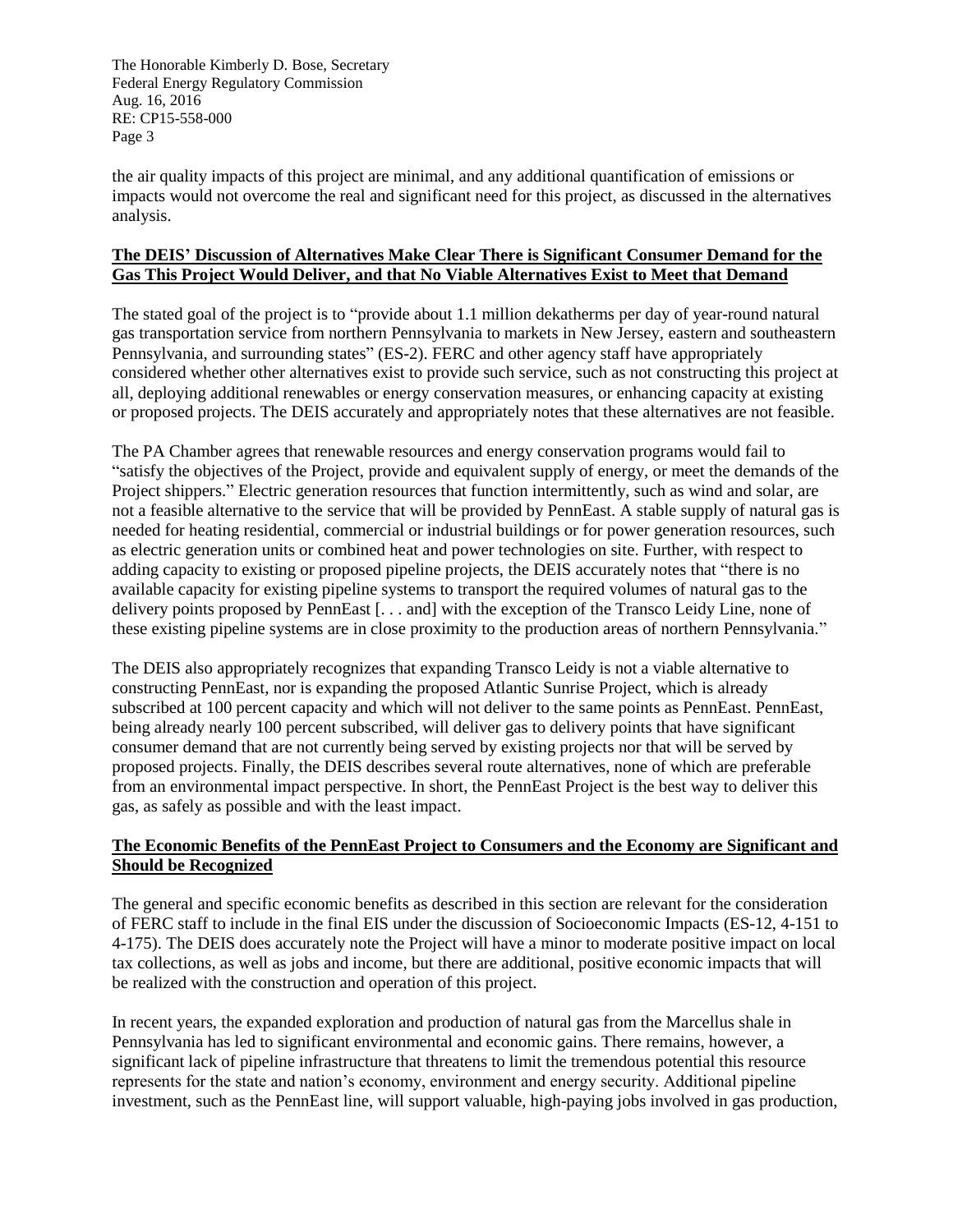encouraging a stable, affordable supply of gas to be used in home heating, power generation, manufacturing and transportation.

An economic analysis conducted by researchers at Drexel University estimated that the design and construction of the PennEast Pipeline will generate approximately \$1.6 billion in additional wages, revenues and investments to regional and state economies of Pennsylvania and New Jersey, in addition to supporting more than 12,000 jobs during the construction period.<sup>5</sup> A separate analysis estimated that had additional pipeline capacity, such as that represented by the PennEast line, been in place during the polar vortex of the 2014 winter, consumers in Pennsylvania and New Jersey could have saved \$890 million in utility costs.<sup>6</sup>

Moreover, the approval and construction of the PennEast project and additional pipeline infrastructure would further the growth of the regional, state and national economy by helping create a business environment more conducive to job growth – particularly in Pennsylvania's manufacturing sector, which is the eight-largest in the nation and which requires affordable, reliable supplies of electricity and heat.<sup>7</sup> Natural gas can also serve as valuable feedstock for manufacturing. A 2012 PricewaterhouseCoopers report<sup>8</sup> estimated increased use of domestic natural resources, including the Marcellus shale, could reduce manufacturing costs upwards of \$11 billion annually through the next decade. Such savings would allow businesses to invest in and expand their workforce, spurring a revitalized economy for the region and a growing tax base.

The benefits to Pennsylvania's manufacturing industry were also highlighted in a Standard & Poor's report last year, which noted that "lower natural gas and NGL prices also have materially benefited raw material costs and profit margins for petrochemical companies, nitrogen fertilizer producers, and energyintensive manufacturers, including metals, cement, glass, and paper. North American petrochemical producers' costs have improved compared with those of other global producers."<sup>9</sup> A separate Standard & Poor's report also noted that, as a result of the shale boom, "North America has moved from being the highest-cost region to the second-lowest<sup>"10</sup> in terms of costs for the petrochemical industry. As a result, North America – and Pennsylvania – is well-poised to benefit greatly from increased global demand for petrochemicals and plastics, which is expected to grow at 4.4% per year – or about 1.5 times the expected growth in global gross domestic product. A March 2015 review by the American Chemistry Council showed 225 proposed or started chemical industry projects as a direct result of the shale resources available in Pennsylvania and our nation – projects which will result in 383,000 direct and indirect jobs created over the next decade and more than \$266 billion in increased economic output.<sup>11</sup>

 $\overline{a}$ 

<sup>5</sup> PennEast Pipeline Economic Impact Report and Analysis. Econsult Solutions, Inc. and Drexel University School of Economics, Feb. 9, 2015. <http://penneastpipeline.com/economic-impact-analysis/>

<sup>&</sup>lt;sup>6</sup><br>PennEast Pipeline Energy Market Savings Report and Analysis. Concentric Energy Advisors, Inc., March 2015. <http://penneastpipeline.com/ConcentricEconomicStudy/concentric-economic-study.pdf>

<sup>7</sup> Manufacturing Fact Sheet. Pennsylvania Department of Community and Economic Development, Feb. 27, 2015. [http://www.newpa.com/sites/default/files/uploads/Manufacturing\\_FactSheet\\_2015.pdf](http://www.newpa.com/sites/default/files/uploads/Manufacturing_FactSheet_2015.pdf)

<sup>&</sup>lt;sup>8</sup> Shale gas: A renaissance in US manufacturing? PricewaterhouseCoopers LLC, February 2012. <u>http://www.pwc.com/us/en/industrial-</u> [products/publications/shale-gas.jhtml](http://www.pwc.com/us/en/industrial-products/publications/shale-gas.jhtml)<br>9<br>Come Changen Haw Shale is Transfe

Game Changer: How Shale is Transforming Global Energy – and Affecting Industry and Ratings. Standard & Poor's, Jan. 7, 2014. <http://marcelluscoalition.org/wp-content/uploads/2014/01/197319624-Untitled.pdf>

<sup>10</sup> Natural Gas: Low Prices Mean Big Changes for U.S. Energy. Standard & Poor's, June 13, 2012. [http://www.standardandpoors.com/spf/swf/cw/cw\\_0612/data/document.pdf](http://www.standardandpoors.com/spf/swf/cw/cw_0612/data/document.pdf)

 $11$  New manufacturing projects are growing our economy and creating jobs. American Chemistry Council, March 2015.

<http://www.americanchemistry.com/Policy/Energy/Shale-Gas/Shale-Investment-Infographic.pdf>